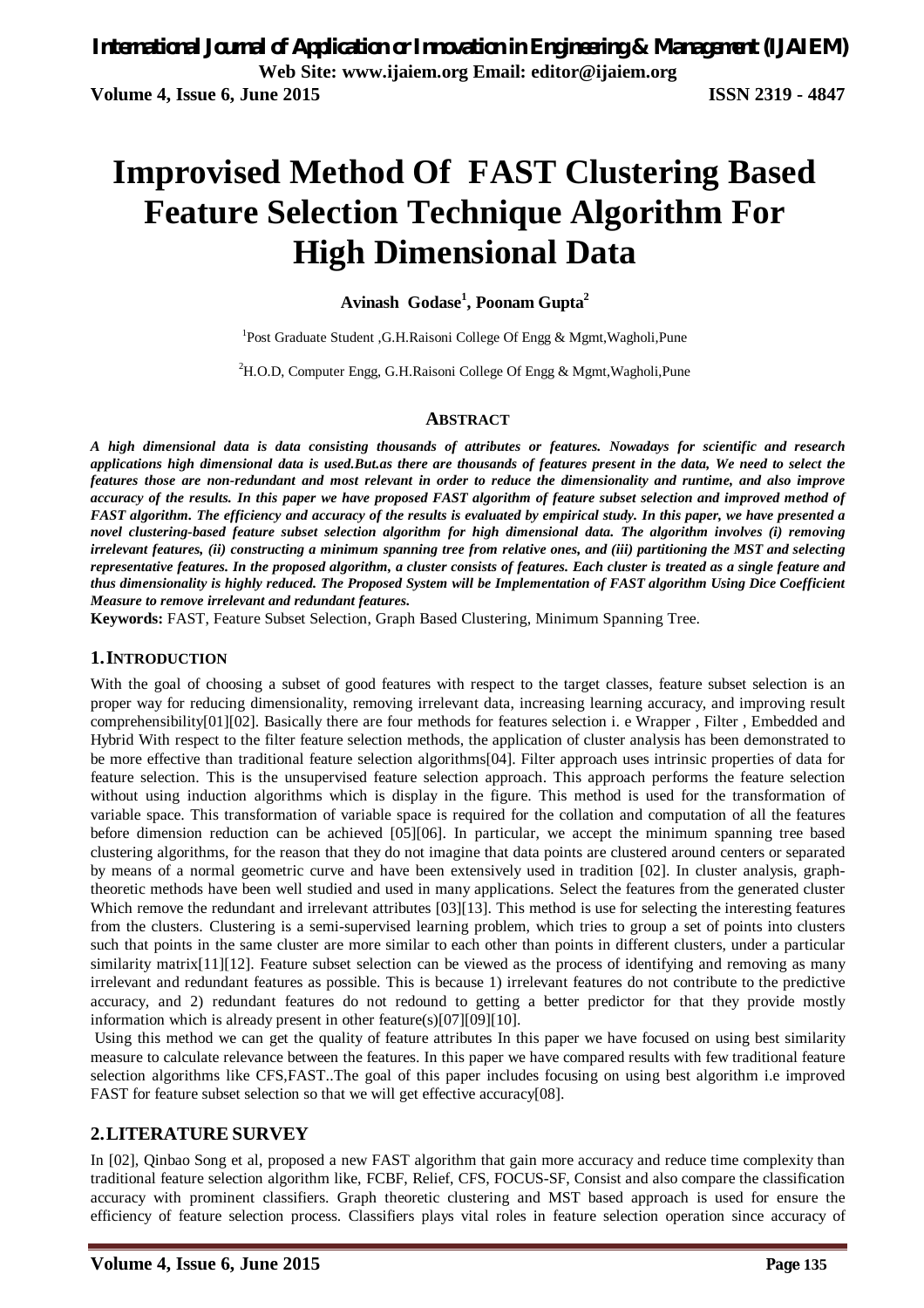### **Volume 4, Issue 6, June 2015 ISSN 2319 - 4847**

selected features are measured using the progression of classifiers[06]. The following classifiers are utilized to classify the data sets [2], [3], Naïve Bayes: it works under Bayes theory and is based on probabilistic approach and yet then offers first-rate classification output. C4.5 is the successor of ID3 [4] support of decision tree induction method. Gain ratio, gini index information gain are the measures used for the process of attribute selection. Simplest algorithm is IB1 (instance based) [5]. Based on the distance vectors, it performs the classification process. RIPPER [6] is the rule based technique, it make a set of rules for the purpose of classify the data sets. Classifier is one of the evaluation parameter for measuring the accuracy of the process.

| Author                  | Description                                                                                                                                                                                                                                                                                                                                                                                                                                                                                                   |  |  |  |  |
|-------------------------|---------------------------------------------------------------------------------------------------------------------------------------------------------------------------------------------------------------------------------------------------------------------------------------------------------------------------------------------------------------------------------------------------------------------------------------------------------------------------------------------------------------|--|--|--|--|
| Kononenko               | Relief is ineffective at removing redundant features as two predictive but highly correlated features<br>are likely both to be highly weighted. Relief, enabling this method to work with noisy and<br>incomplete data sets and to deal with multi-class[2]                                                                                                                                                                                                                                                   |  |  |  |  |
|                         | FCBF is a fast filter method which can identify relevant features as well as redundancy among                                                                                                                                                                                                                                                                                                                                                                                                                 |  |  |  |  |
| Yu L. and<br>Liu H      | relevant features without pair wise correlation analysis[01].                                                                                                                                                                                                                                                                                                                                                                                                                                                 |  |  |  |  |
| Fleuret F               | CMIM iteratively picks features which maximize their mutual information with the class to<br>predict, conditionally to the response of any feature already picked[14].                                                                                                                                                                                                                                                                                                                                        |  |  |  |  |
| Krier C.,<br>Francois D | In this paper presented a methodology combining hierarchical constrained clustering of spectral<br>variables and selection of clusters by mutual information [15].                                                                                                                                                                                                                                                                                                                                            |  |  |  |  |
| Oinbao                  | The FAST algorithm works in two steps. In the first step, features are divided into clusters by<br>using graph-theoretic clustering methods. In the second step, the most representative feature that<br>is strongly related to target classes is selected from each cluster to form the final subset of features.<br>Features in different clusters are relatively independent; the clustering-based strategy of FAST has<br>a high probability of producing a subset of useful and independent feature[02]. |  |  |  |  |

### **3.PROPOSED SYSTEM**

In proposed sytem i.e improved FAST ,we use relevance between features and the relevance between feature and the target concept.We have used dice coefficient for calculating the relevance between the features.We extract the best representative features from cluster using relevance between the features and the relevance between feature and target class. There exist many feature selection techniques which are aimed at reducing unnecessary features to reduce dataset. But some of them failed at removing redundant features after removing irrelevant features. Proposed system focuses on removing both irrelevant and redundant features. The features are first divided into clusters and features from each clusters are selected which are more representative to target class. System provides MST (Minimum Spanning Tree) method, using which we propose a Fast clustering based feature Selection algorithm (FAST).. Proposed System will be Implementation of FAST algorithm Using Dice Coefficient Measure to remove irrelevant and redundant features.

Feature selection is also useful as part of the data analysis process, as it shows which features are important for prediction, and how these features are related. Clustering is mainly used in grouping the datasets which are similar to the users search. The datasets which are irrelevant can be easily eliminated and redundant features inside the datasets are also removed. The clustering finally produces the selected datasets. The clustering uses MST for selecting the related datasets and finally the relevant datasets.

A minimum spanning tree (MST) or minimum weight spanning tree is then a spanning tree with weight less than or equal to the weight of every other spanning tree. More generally, any undirected graph (not necessarily connected) has a minimum spanning forest, which is a union of minimum spanning trees for its connected components. It is the cluster analysis of data with anywhere from a few dozen to many thousands of dimensions. Such high-dimensional data spaces are often encountered in areas such as medicine, where DNA microarray technology can produce a large number of measurements at once, and the clustering of text documents, where, if a word frequency vector is used, the number of dimensions equals the size of the dictionary.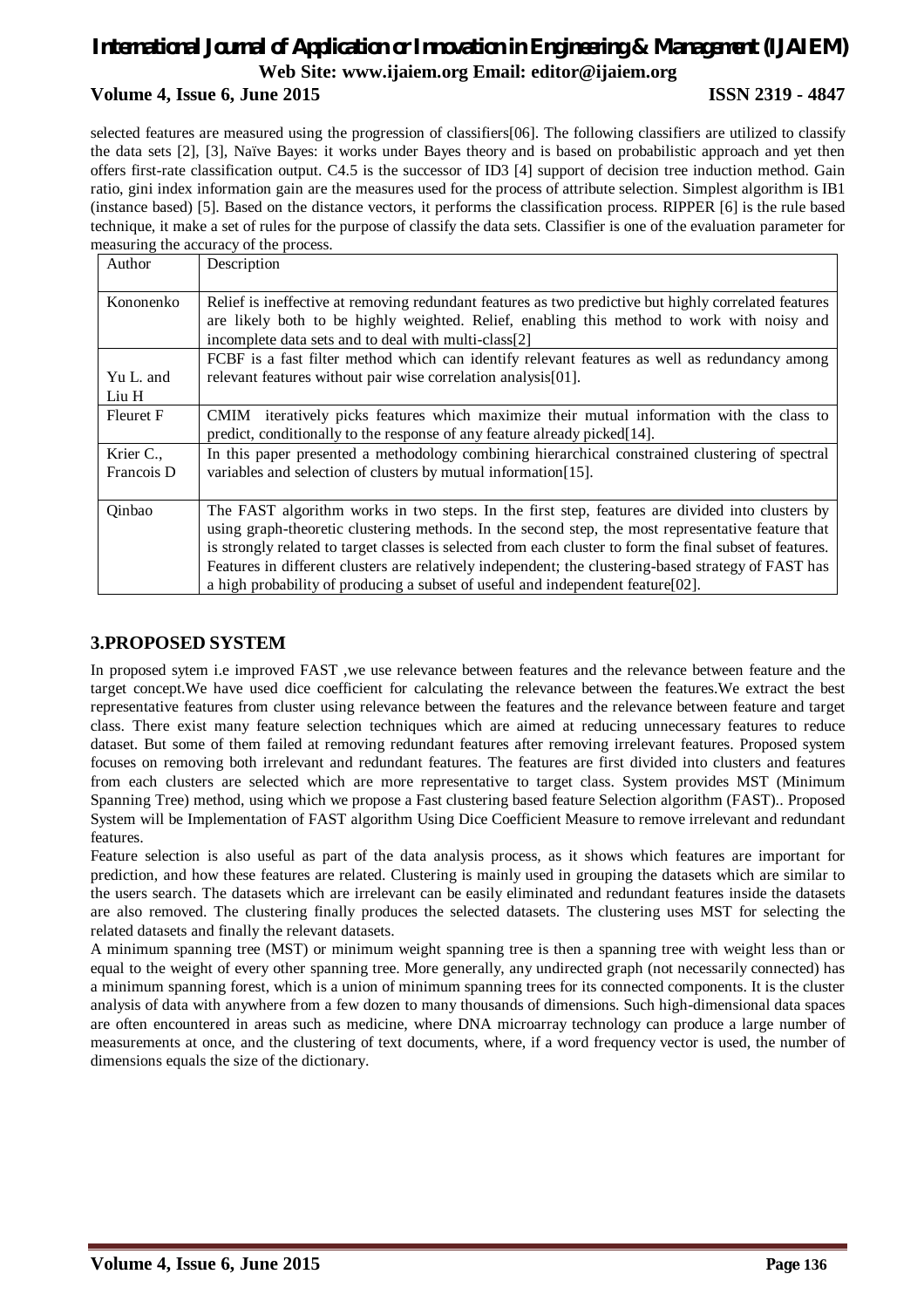**Volume 4, Issue 6, June 2015 ISSN 2319 - 4847**



**Fig.1** Proposed Framework

**3.1 Proposed Algorithm** Input: D (F1, F2…, C) - the given data set ϴ - the T-Relevance threshold Output: S – selected feature subset. **Start** //------Irrelevant Feature Removal---------// 1. for  $i=1$  to m do 2. T-Relevance  $= SU(Fi, C)$ 3. if T-Relevance  $> \theta$  then 4.  $S = S U \{Fi\}$ : 5. Feature  $f = Dice$  (Fi, Fj) // use dice to remove irrelevant feature. //-------Minimum Spanning Tree Construction--------// 6.  $G = Null$ ; // $G$  is a complete Graph 7. for each pair of features {Fi, Fj} C S do 8. F- Correlation =  $SU(Fi,Fj)$ 9. Add Fi and Fj to G with F-Correlation as the weight of The corresponding edge. 10. minSpanTree =  $Prim(G)$ ; //Using Prims Algorithm to generate the Minimum spanning tree //-------Tree partition and Representative Feature Selection-------// 11. Forest = minSpanTree 12. for each edge Eij € Forest do 13. if  $SU(Fi, Fj) < SU(Fi, C) \square$  SU (Fi, Fj) < SU (Fj, C) then 14. Forest = Forest - Eij 15.  $S = φ$ 16. for each tree Ti € Forest do 17. Fr = argmax Fk  $\in$ Ti SU (Fk, C) 18.  $S = S U \{Fr\}$ 19. return S End **3.2 Proposed Methodology Modules Information 1. Module ( GUI Design and calculate Symmetric Uncertainty)** 

First module consists of development of application GUI in Java. Also includes the development of user registration and login parts. Again this module contains calculation of Symmetric Uncertainty to find the relevance of particular feature with target class

#### **2. Module (Minimum Spanning Tree Construction)**

In this module the construction of the minimum spanning tree from a weighted complete graph and then partitioning of the MST into a forest with each tree representing a cluster.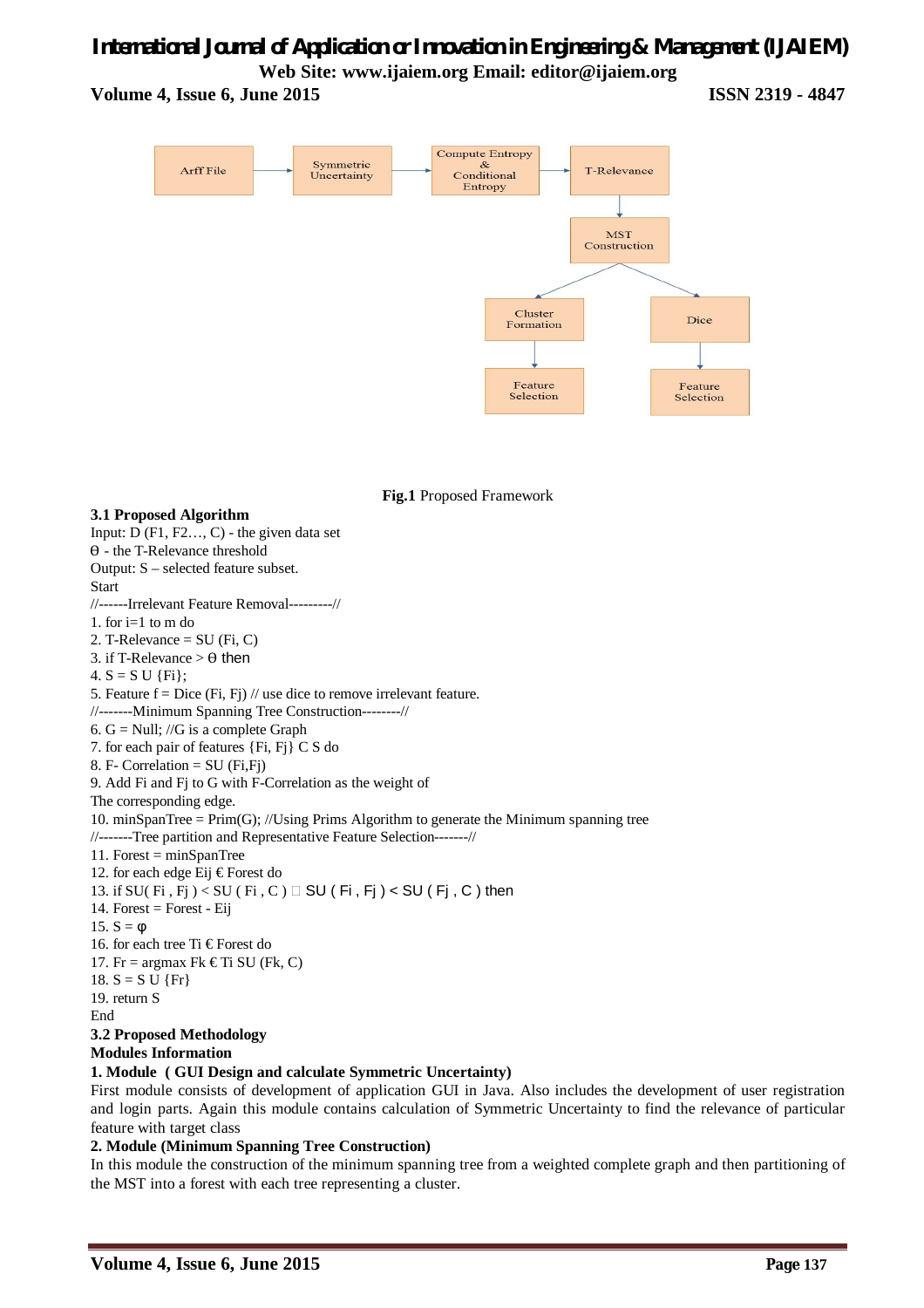# **Volume 4, Issue 6, June 2015 ISSN 2319 - 4847**

#### **3. Module (Selection of Features)**

In this module we do selection of most relevant features from the clusters which give us the

reduced training dataset containing relevant an useful features only which improves efficiency.

#### **4. Module (Dice)**

In this module we will use similarity function dice coefficient clustering algorithm for clustering and selecting most relevant features from cluster.

#### **3.3 Flow Chart Of The System**

The following Diagram shows the flow chart for implementing the clustering based feature selection algorithm.

In machine learning and statistics, feature selection, also known as variable selection, attribute selection or variable subset selection, is the process of selecting a subset of relevant features for use in model construction. The main assumption when using a feature selection technique is that the data contains many redundant or irrelevant features. Redundant features are those which provide no more information than the currently selected features, and irrelevant features provide no useful information in any context. Feature selection techniques provide three main benefits when constructing predictive models:

• Improved model interpretability,

• Shorter training times,

• Enhanced generalization by reducing over fitting.

Feature selection is also useful as part of the data analysis process, as shows which features are important for prediction, and how these features are related.



## **4.RESULTS AND ANALYSIS**

In this section we present the experimental results.The parameters used are

- 1. Proportion of the selected features,
- 2.The time to select the features
- 3.Classification accuracy.

We have performed experiments on three different algorithms i.e CFS,FAST, and Improved FAST.Proposed algorithm shows best results for these 3 cosidered parameters.

#### **1) Proportion Of The Selected Features:**

**Table 1:**Proportion Of The Selected Features

| Dataset                   | CFS | <b>FAST</b> | <b>Improved FAST</b> |
|---------------------------|-----|-------------|----------------------|
| Fbis.wc.arff              | 50  | 29          | 19                   |
| New3s.wc.arff             | 40  | 30          | 25                   |
| Oh 10. wc. arff           | 28  | 08          | 06                   |
| Oh <sub>0</sub> , wc.arff | 41  |             | 10                   |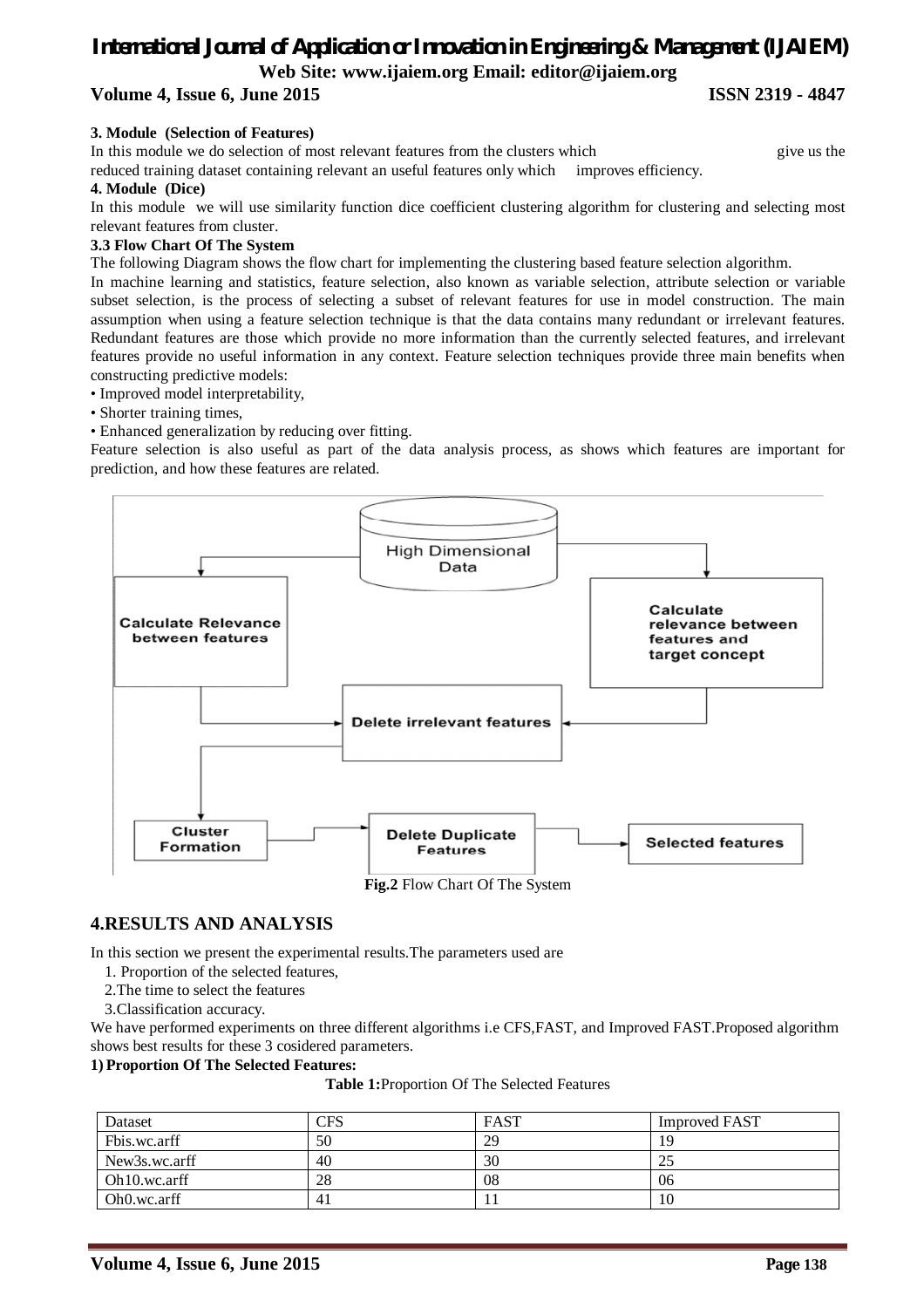**Volume 4, Issue 6, June 2015 ISSN 2319 - 4847**



**Fig3:** Implementation Results Of Proportion Of The Selected Features **2) Time Required To Select Features**

 **Table 2:**Time Required To Select The Features

| Dataset                    | CFS     | <b>FAST</b>        | <b>Improved FAST</b> |
|----------------------------|---------|--------------------|----------------------|
| Fbis.wc.arff               | 17382ms | 4416ms             | 3775ms               |
| New3s.wc.arff              | 13236ms | 3456ms             | 2800 <sub>ms</sub>   |
| Oh10.wc.arff               | 40486ms | 2418 <sub>ms</sub> | 1846 <sub>ms</sub>   |
| Oh <sub>0</sub> , wc. arff | 44486ms | 2918 <sub>ms</sub> | 2246ms               |



**Fig 4:** Implementation Results Of Time Required To Select The Features

#### **3) Classification Accuracy:**

#### **Table 3:**Classification Accuracy Of The Selected Features

| Dataset         | <b>CFS</b> | <b>FAST</b> | <b>Improved FAST</b> |
|-----------------|------------|-------------|----------------------|
| Fbis.wc.arff    | 99.14      | 99.75       | 99.81                |
| New3s.wc.arff   | 92.34      | 94.45       | 99.10                |
| Oh 10. wc. arff | 94.71      | 96.65       | 98.69                |
| Oh0.wc.arff     | 98.71      | 99.65       | 99.69                |



#### **Comparison Chart**